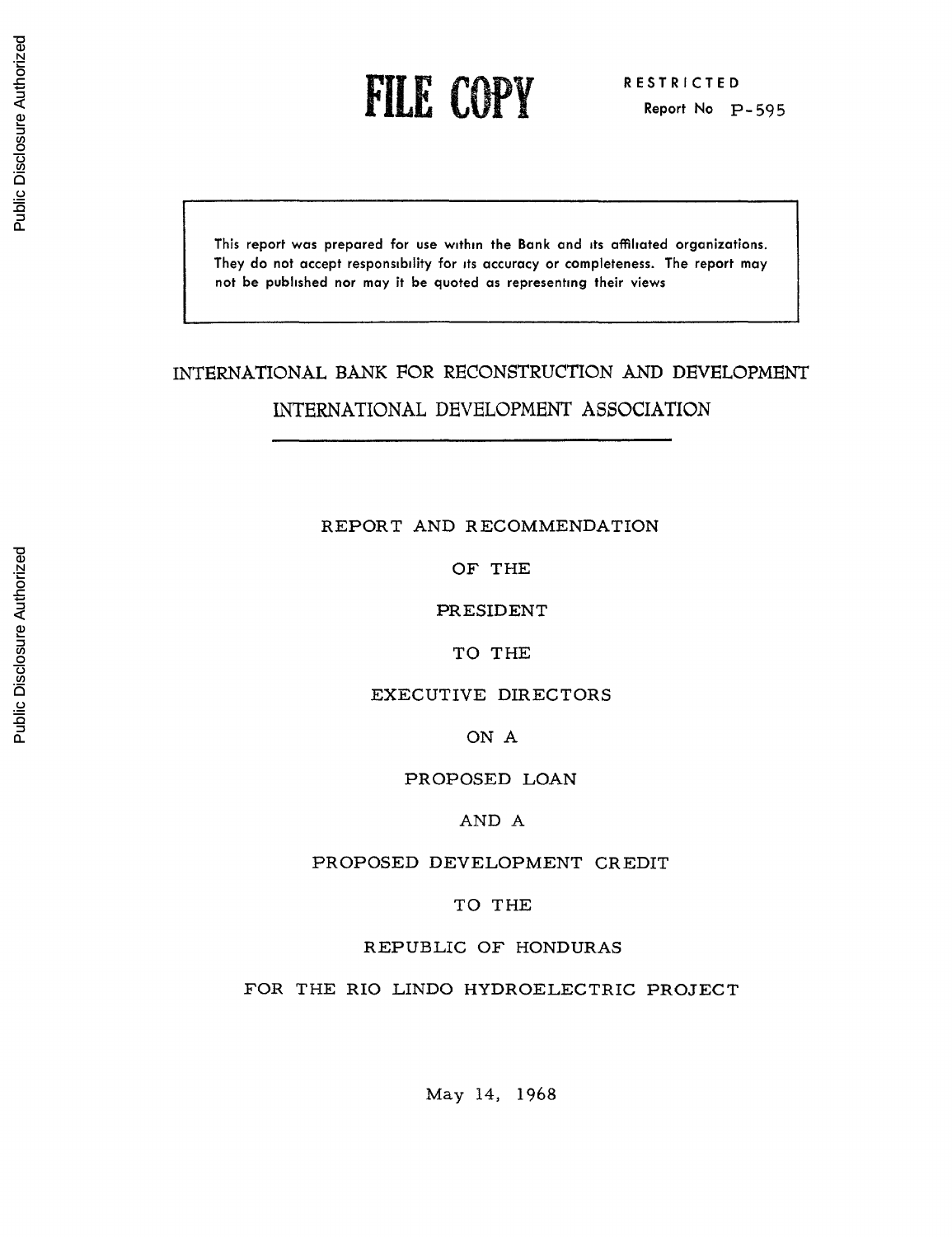# INTERNATIONAL BANK FOR RECONSTRUCTION AND DEVELOPMENT

#### INTERNATIONAL DEVELOPMENT ASSOCIATION

# REPORT AND RECOMMENDATION OF THE PRESIDENT TO THE EXECUTIVE DIRECTORS ON A PR.OPOSED LOAN AND A PAOPOSED DEVELOPMENT CREDIT TO THE REPUBLIC OF HONDURAS FOR THE RIO LWDO HYDROELECTRIC PROJECT

1. I submit the following report and recommendation on a proposed loan from the Bank in an amount in various currencies equivalent to US\$7.5 million and on a proposed credit from the Association in an amount in various currencies equivalent to US\$4.0 million, both to the Republic of Honduras, to assist in the financing of the Xio Lindo Hydroelectric Project.

## PART I - HISTORICAL

2. The proposed project is the third power project to be financed in Honduras by the Bank Group. The first loan, made in 1959, helped finance an interim power program for the installation of additional diesel capacity and the rehabilitation and expansion of the distribution facilities at the capital city of Tegucigalpa. The second loan, a year later, helped finance the 30MW Canaveral Hydroelectric Project, the largest power project so far built in Honduras. Both loans were made to the Empresa Nacional de Energia Eléctrica (ENEE) an autonomous government corporati responsible for promoting the electric power development of Honduras. ENEE in May 1967 formally applied for assistance in financing the Rio Lindo Hydroelectric Project. The field appraisal was completed in October 1967, and since Honduras is a blend country for Bank/IDA lending it was decided to recommend financing this project with a joint Bank loan/IDA credit.

3. Negotiations were held in Washington on April 16-25, 1968. The Government was represented by Mr. Victor lbya, Public Credit Chief of the Ministry of Economy and Finance, and the ENEE by Messrs. Eduardo ±4endieta (member of the Board), \$rnesto Crespo (General Nlanager) and César Batres (Legal Adviser).

4. The proposed loan, the eighth for Honduras, would increase the Bank's total lending in Honduras to US\$46.3 million (net of cancellations), and the proposed credit, the third to Honduras, would increase the Association's lending in the country to  $$15.9$  million (net of cancellations). The following is the summary of Bank loans and IDA credits in Honduras, as of April 30, 1968: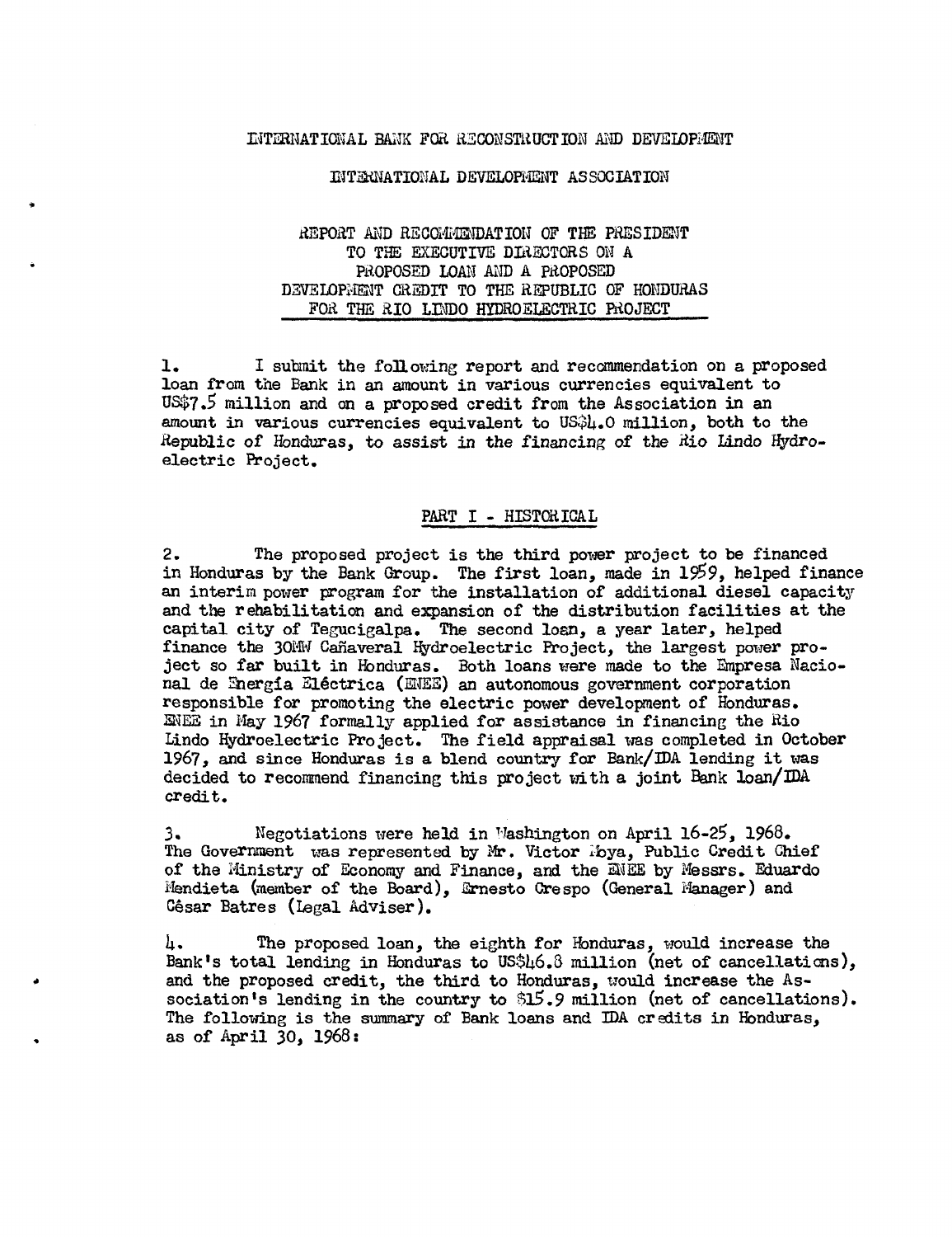Amount (US\$ million)

| Loan or<br>Credit<br>Number | Year                       | Borrower                                                                  | Purpose                                     | Bank              | <b>IDA</b> | Undis-<br>bursed |
|-----------------------------|----------------------------|---------------------------------------------------------------------------|---------------------------------------------|-------------------|------------|------------------|
|                             |                            |                                                                           |                                             |                   |            |                  |
| 135                         | 1955                       | Republic of Honduras                                                      | Highway                                     |                   |            |                  |
| 195                         | 1958                       | Republic of Honduras                                                      | Maintenance<br>Highway<br>Construction      | $\ln 2$<br>5.5    |            |                  |
| 226                         | 1959                       | Empresa Nacional de<br>Energia Eléctrica                                  | Power (Inte-<br>rim Project)                | 1.1               |            |                  |
| 261                         | 1960                       | Empresa Nacional de                                                       | Power (Cañave-                              | 8.8               |            |                  |
| 1                           | 1961                       | Energía Eléctrica<br>Republic of Honduras                                 | ral Project)<br>Western High-<br>way Exten- |                   |            |                  |
|                             |                            |                                                                           | sion                                        |                   | 8.1        |                  |
| 400<br>71                   | 1965<br>1965               | Republic of Honduras<br>Ħ<br>Ħ<br>Ħ                                       | North Road                                  | 6,0               | 3.5        | 6.0<br>1.9       |
| 463                         | 1966                       | Empresa Nacional<br>Portuaria                                             | Port (Puerto<br>Cortés)                     | $\mu_{\bullet}$ 8 |            | ր•ր              |
| և95                         | 1967                       | Republic of Honduras                                                      | Western High-<br>way Paving                 | 8.6               |            | 8,6              |
|                             | Total (less cancellations) |                                                                           |                                             | 39.3              | 11.9       | 20.9             |
|                             |                            | of which has been repaid to the<br>Bank and others                        |                                             | <u>7.6 </u>       |            |                  |
|                             |                            | Total now outstanding                                                     |                                             | 31.7              |            |                  |
|                             |                            | Amount sold<br>of which has been repaid<br>Total now held by Bank and IDA | 2.1<br>1.7                                  |                   |            |                  |
|                             |                            | Total undisbursed                                                         |                                             |                   |            |                  |

<sup>5.</sup> Four Bank loans and one IDA credit have been fully disbursed. On the remainder, disbursements are generally proceeding satisfactorily. Construction work on the North Road (loan 400-HO and credit 71-HO) however has been delayed because the Government's consultants recommended a new alignment on the basis of information that became available after the loan and the credit were approved. The proposed new alignment was accepted by the Bank and IDA and work on the project is now proceeding normally.

 $6.$ No further loans or credits to Honduras are expected to be ready for presentation to the Executive Directors in 1968.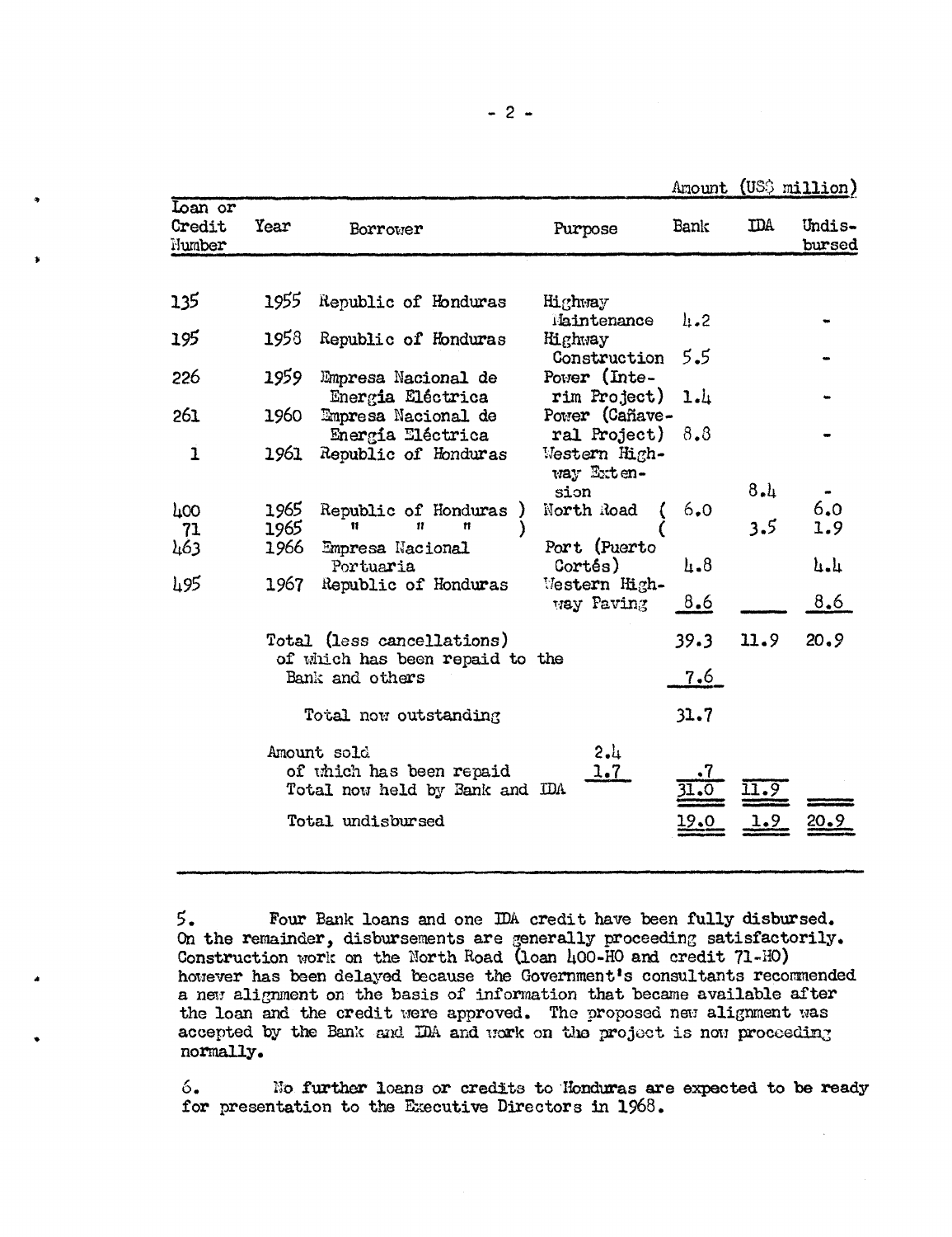7. As of April 30, 1968, IFC had one active investment in Honduras of \$255,750 (loan outstanding and equity) in a tannery (Empresa de Curtidos Centro-Anericana, S.A.).

| 8. | Borrower:                         | The Republic of Honduras.                                                                                                                                                                                                                                                  |
|----|-----------------------------------|----------------------------------------------------------------------------------------------------------------------------------------------------------------------------------------------------------------------------------------------------------------------------|
|    | Beneficiary:                      | Empresa Nacional de Energía Eléctrica<br>$(MEE)$ .                                                                                                                                                                                                                         |
|    | Amount:                           | Various currencies equivalent to US\$7.5<br>million from the Bank and US\$4.0 million<br>from IDA.                                                                                                                                                                         |
|    | Purpose:                          | To finance the foreign currency cost<br>of: (a) the construction of the hOMM<br>Rio Lindo Hydroelectric Scheme; (b)<br>the expansion of ENEE's transmission<br>system; and (c) feasibility studies of<br>future development of hydroelectric<br>power in western Honduras. |
|    | Amortization:                     | Bank loan - 25 years, including a<br>3-1/2 year period of grace, in semi-<br>annual installments beginning February<br>15, 1972 and ending February 15, 1993.                                                                                                              |
|    |                                   | IDA credit - 50 years, including a<br>10-year period of grace, in semi-<br>annual installments beginning August<br>$15, 1978$ and ending February $15, 2018$ .                                                                                                             |
|    | Interest Rate:<br>(Bank loan)     | $6-1/4$ percent per annum.                                                                                                                                                                                                                                                 |
|    | Service Charge:<br>(DA credit)    | $3/4$ of l percent per annum.                                                                                                                                                                                                                                              |
|    | Commitment Charge:<br>(Bank loan) | $3/\mu$ of 1 percent per annum.                                                                                                                                                                                                                                            |
|    | Relending Terms:                  | The Government would relend the<br>proceeds of both the loan and the<br>credit to ENES on the same terms as<br>those carried by the Bank loan.                                                                                                                             |

 $\hat{\mathcal{D}}$ 

 $\ddot{\phantom{0}}$ 

PART II - DESCRIPTIONS OF THE PROPOSED LOAN AND CREDIT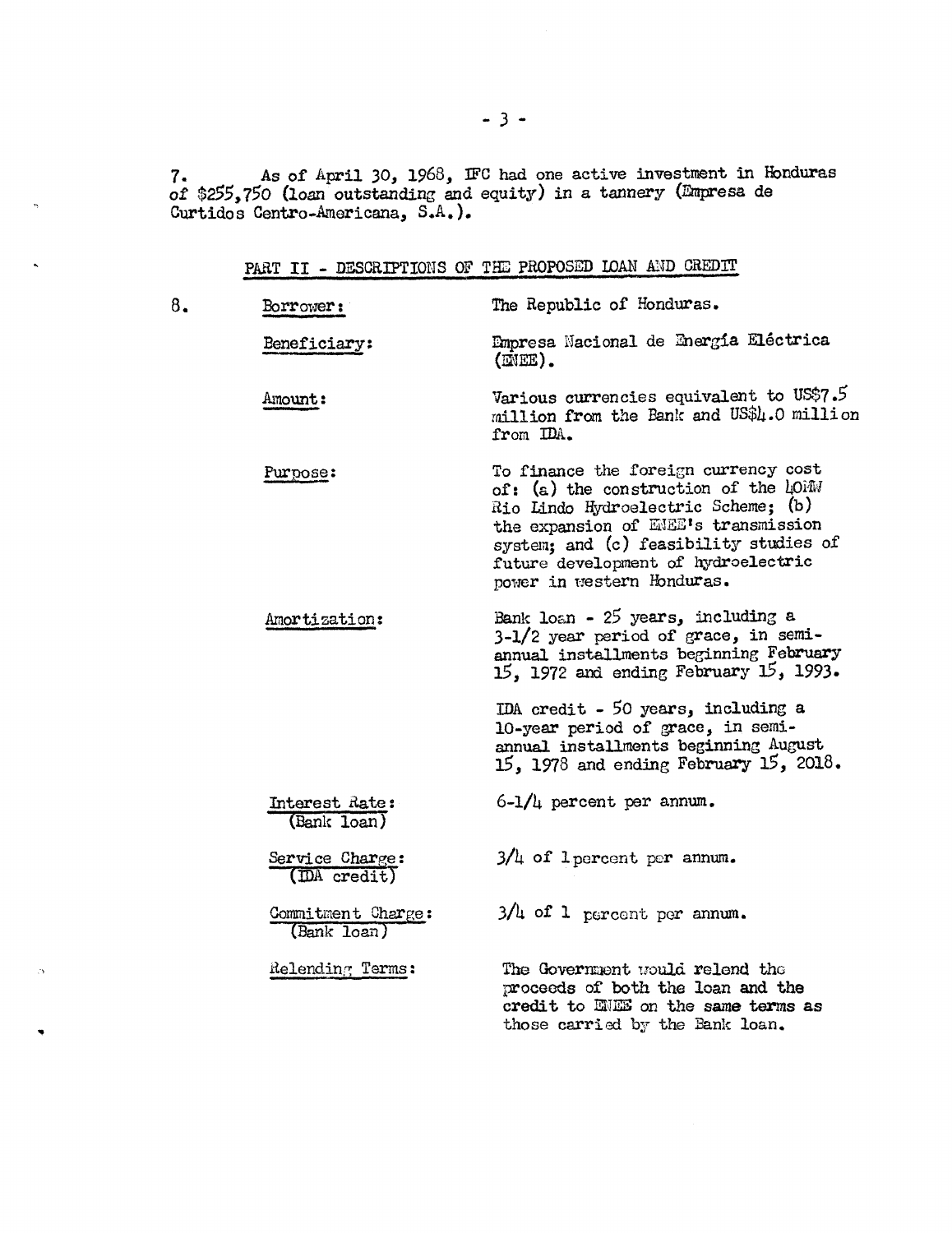## PART III - THE PROJECT

9. An appraisal report entitled "Appraisal of the Rio Lindo Hydroelectric Project - Empresa Nacional de Energía Eléctrica (ENEE) -HONDURAS" (TO-623a) on the proposed project is attached.

10. The total electric power capacity for Honduras is about 73.10 of which ENEE's share is about 47kW or 65%. In 1966 total electricity production in Honduras was about 204 million Kwh. This represents, on a per capita basis, the lowest production of any country in Central America.

 $\mathbf{u}$ . ENEE was established by law in 1957 as an autonomous authority, wholly owned by the Government, responsible for promoting the electrical power development of the country. ENEE is governed by a five-momber Board of Directors, including the Minister of Communications and Public Morks (Chairman), the Hinister of National Resources, and representatives of the National Economic Planning Council, the National Development Bank and the National Chamber of Commerce and Industry. A general manager, appointed by the Board, is responsible for all managerial and administrative functions. The general organization of ENEE is satisfactory and, with assistance from consultants, its management and staff are capable of carrying out the Project.

 $12.$ The proposed Project consists in: (a) the construction of the LONN Rio Lindo Hydroelectric Scheme; (b) the expansion of ENEE's transmission system; and (c) the provision of engineering services for feasibility studies of future development of hydroelectric power in western Honduras. The total estimated cost of the proposed project is US\$17.7 million and the estimated foreign exchange cost, to be covered by the proposed loan and credit, is US\$11.5 million. The project is expected to be completed by the end of 1970. A financing plan satisfactory to the Bank has been prepared by ENEE for the period 1967-71 and its total financial requirements for that period (including debt service) will be covered, in addition to the proposed loan and credit, by EIEE's internal cash generation (32%), by borrowing from other sources (21%) and by capital contributions by the Republic of Honduras (3%).

13. INES's power sales increased at an average rate of over 25% per annum in 1966 and 1967. This high rate of growth was largely due to the very rapid growth of sales in the prosporous San Pedro Sula area in northern Honduras. Total sales by EUE are estimated to increase at an average annual rate of about 20% during the period 1967 through 1971 and at an average rate of about 11% per annum during 1972 through 1977. The Project is needed to meet this growing demand for power on ENEE's system and is the most economic alternative means of meeting this demand.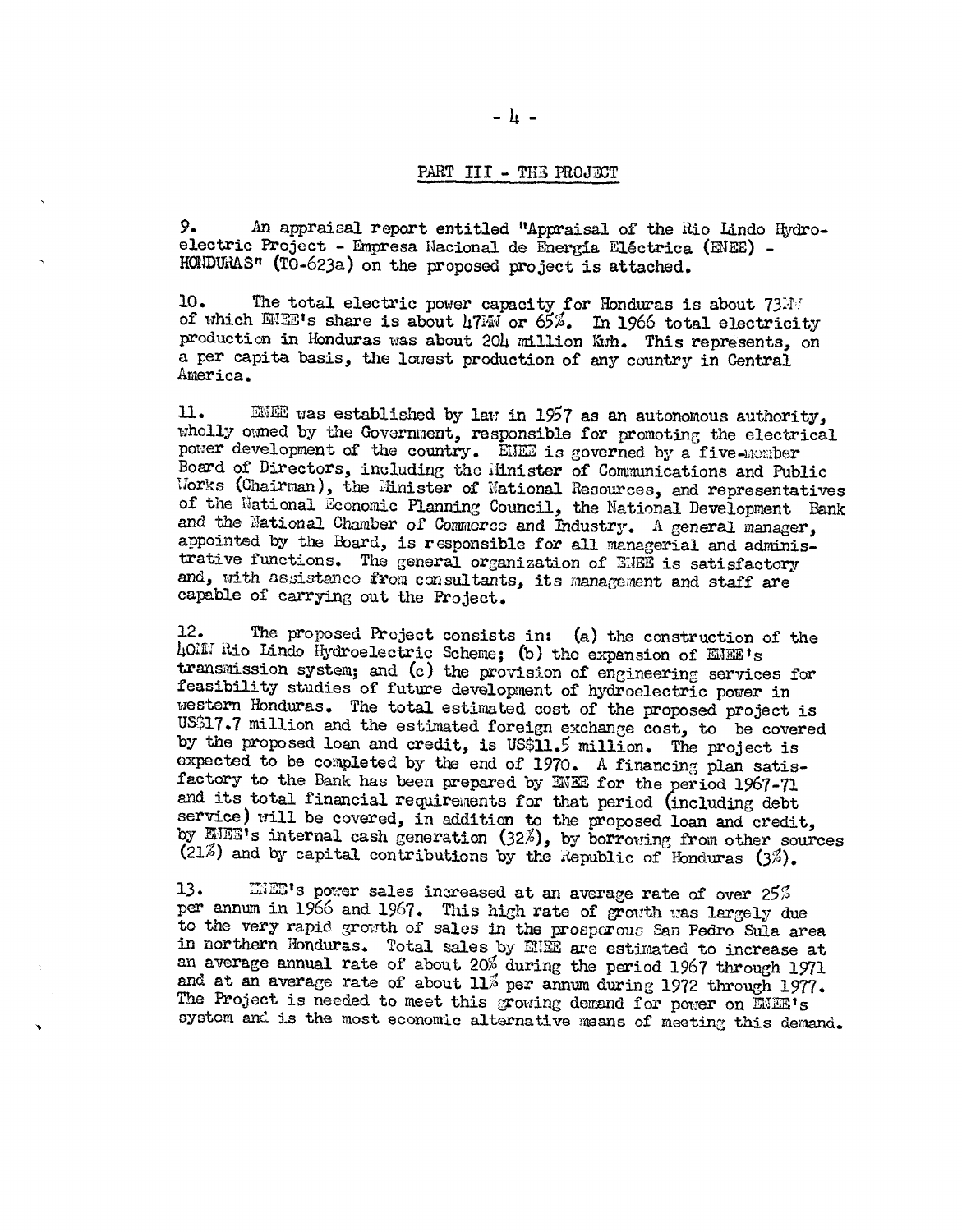All contracts except those for engineering services will be  $2\mu$ . awarded on the basis of international competitive bidding. Disbursements will be made only for the foreign currency costs of imported equipment and services. Expenditures prior to the date of the loan will not be eligible for reimbursement.

 $15.$ EHE's financial position is sound and is expected to remain so. It is estimated that EME's rate of return on plant in operation will be over 11% per year on the average during the construction period of the Project. Coverage by internal cash generation of total debt service requirements during this period is also satisfactory.

# PART IV - LEGAL DISTRUIENTS AND AUTHORITY

16. The draft Loan Agreement and draft Development Credit Agreement between the Republic of Honduras and respectively the Bank and the Association, and the draft Project Agreement between the Bank and the Association and the Empresa Nacional de Energía Eléctrica, which contain the covenants normally utilized for power projects, as well as the Report and the Recommendation of the Cormittees provided for in Article III, Section  $h(iii)$  of the Articles of Agreement of the Bank and in Article  $V$ , Section  $1(d)$  of the Articles of Agreement of the Association, respectively, are being distributed to the Executive Directors separately.

# PART V - THE ECONOMY

17. Honduras, with a gross national product per capita of approximately US\$230, is the poorest of the Central American countries and one of the poorest in Latin America. The last IBRD economic report dealing with Honduras (WH-170a, dated June 5, 1967), observed that during 1961-1965 rapid economic growth had taken place, thanks to an impressive performance of exports both to the world markets (coffee, cotton, and in 1965, bananas) and to the rest of the Central American Common Market. In the same period the financial performance, especially after the 1962 tax reform, had been good, although fiscal equilibrium was due in large part to a poor investment effort. However, with the much poorer prospect for exports in the next few years, future growth prospects were not good unless considerable increase took place in the development effort and in the resource mobilization required to finance it. Specifically, there appeared to be an urgent need for improvement in project preparation and administration, for higher taxes, and for larger long-term borrowing from abroad. Debt service payments, that in 1965 were equivalent to 2.3 percent of export earnings, were thus expected to increase substantially, even with some portion of external assistance forthcoming on concessionary terms.

The general background for this conclusion has not changed sig- $18.$ nificantly since the report was uritten. In 1966, GNP growth was well below the previous years, at about  $\mu$ .7 percent in real terms, i.e., some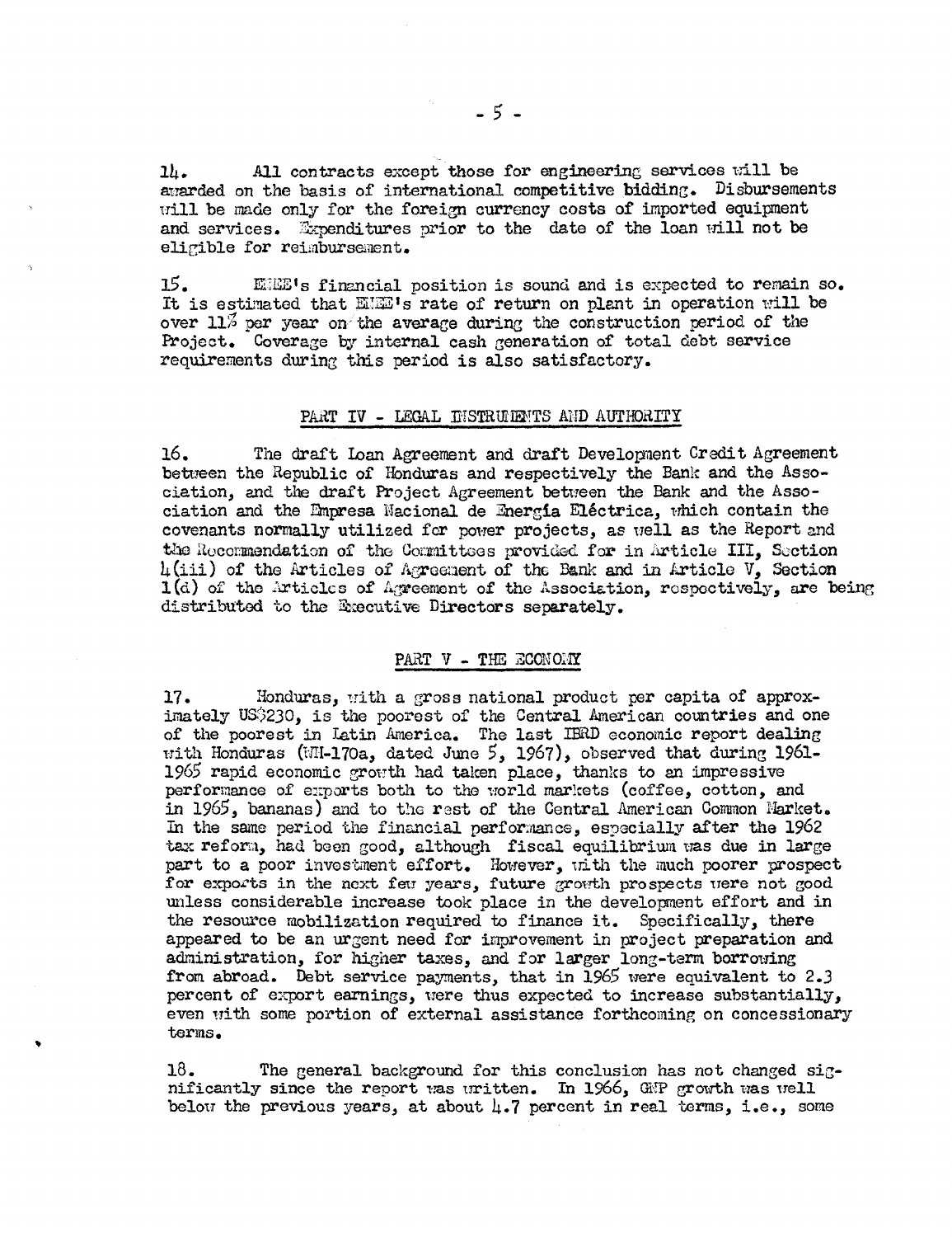1.3 percent on a per capita basis, and in 1967, as a result the leveling off of exports (due to a drop in coffee and cotton exports), the rate of growth in GMP declined further to some  $3.5-1.0$  percent, or barely above the rate of growth in population. International reserves, that had increased steadily in the previous years, declined in 1967. Public savings on current account increased in 1966, but fell back in 1967, due to large current expenditures, particularly for health and education. Delays in project implementation kept public investments at a low level, well below budgetary targets. Debt service payments increased marginally to US33.5 million in 1967, equivalent to about 3 percent of export earnings.

19. The Honduran Governrnent entered on January 1, 1963 in a oneyear stand-by arrangement with the IMF for US\$11 million, which is based on a financial program that includes significant public revenue and expenditure measures. The Honduran Government intends to present to Congress by June  $1963$  a fiscal package that would provide for increases in the yields of income and property taxes, excise taxes on luxury items, the inheritance and donation tax, and public utility tariffs. Furthermore, economies centered on reducing non-developmental expenditures will be introduced in the course of the year. In fact, the President of Honduras recently directed the Government to cut the 1968 budget current expenditures by 4 million lempiras, or by 3.4 percent. If fully implemented, the progran will raise 1969 public savings to a level adequate to support a higher development effort without endangering price stability and putting under pressure the level of international reserves.

20. On the basis of the projects now under way or about to be implemented, a significant increase in Government capital outlays is likely in 1968, although the present Government investment target (that would imply a 1966 investment level more than two and a half times as high as in 1967), is not likely to be achieved. The high disbursement rate on foreign loans in prospect for 1968 should, however, be sufficient to ensure at least a partial Success of the investment effort for this year.

21. Traditional exports and private investments are expected to increase significantly in 1968. Important road, power and port projects are being carried out. Legislation on industrial incentives that grants preferential treatment to Honduras was recently approved by the Central American Common Market countries. The rate of growth in GNP in 1968 is expected to be somewhat higher than in 1967, around 5-6 percent.

22. However, the 1969 and longer-term possibilities of development depend primarily on the ability of the Honduran Government to introduce effective fiscal and administrative reforms, without further delay. Vast regions of the country are still isolated and their economic potential untapped: rapid expansion of infrastructure (power, roads, telecommunications) is required to promote their development, and this implies a major and immediate public effort, both on project preparation and on financial measures to support the higher expenditure levels. Adoption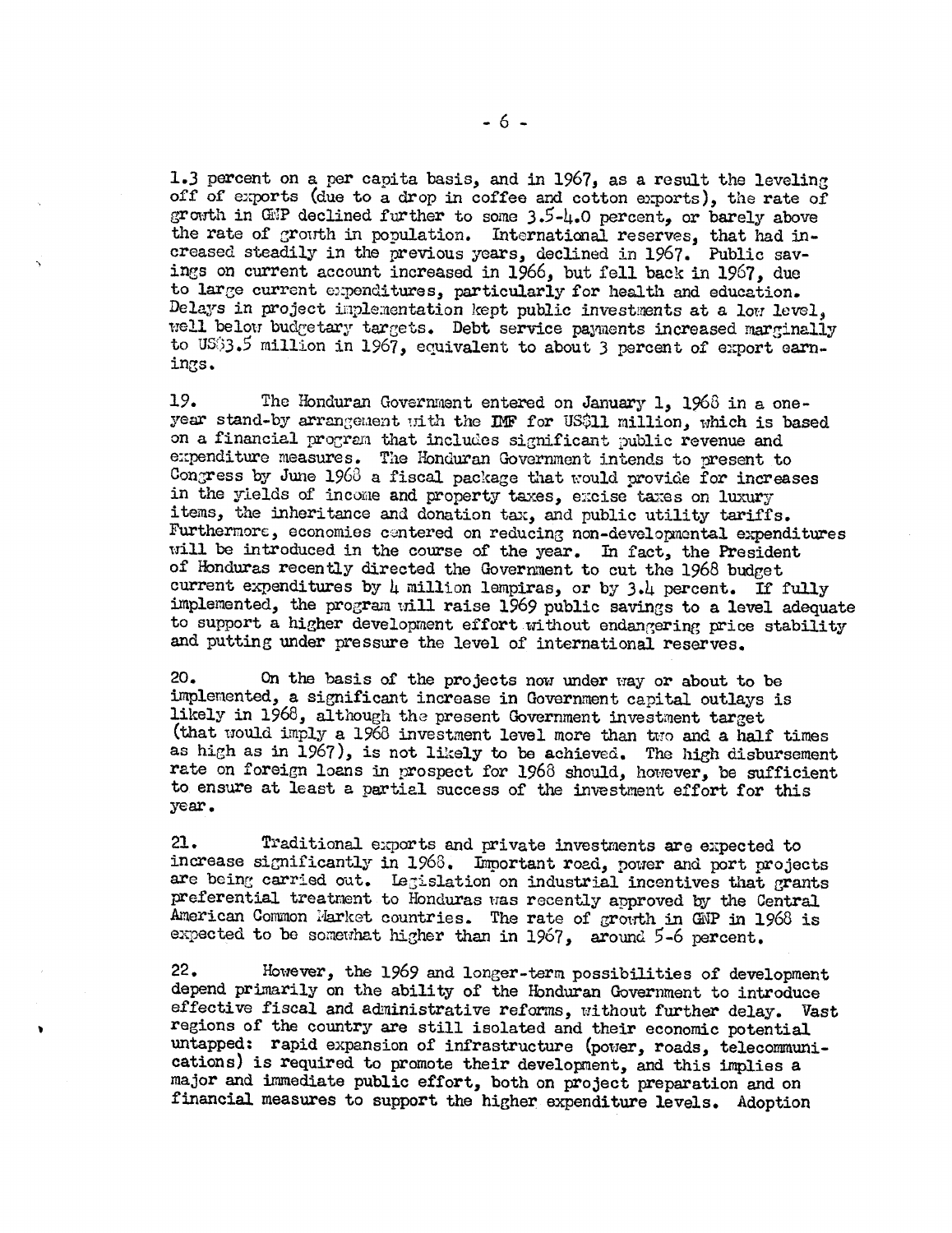of the proposed import surcharge which is now- being considered by all the Central American countrios for possible enactment this summer would contribute substantially toward such a higher development effort. Another development which will have a considerable impact on the whole economy, is represented by a large pulp and paper project, whose initiation is expected in 1969.

23. According to the present fiscal program of the ionduran Government, gross external financing would cover on average about  $65$  percent of the public investment expenditures over the next three years. This share compares with a 60 percent share of much lower investment expenditures in 1963-67. The total external public debt, that in mid-1967 amounted to US\$88.1 million, would increase significantly and could reach by the end of 1968 some US\$120 million. If all new loans were to be incurred on conventional terms, debt service payments would steadily increase to about 7 percent of export earnings in the mid-1970's; servicing of new loans would absorb approximately 15 percent of the expected increase in exports earnings and an even higher proportion of the foreseeable increase in Government revenues. In these circumstances, some assistance to Honduras on concessional terms seems appropriate.

#### PART VI - COMPLIANCE WITH ARTICLES OF AGREEMENT

24. I an satisfied that the proposed loan and the proposed credit would comply respectively with the Articles of Agreement of the Bank and of the Association.

## PART VII - RECOMMENDATION

25. I recomnend:

(a) that the Executive Directors of the Bank adopt the following resolution:

RESOLUTION NO. Approval of Loan to the Republic of Honduras in an amount equivalent to US') 7,500,000

## RESOLVED:

THAT the Bank shall grant a loan to the Republic of Honduras in an amount in various currencies equivalent to seven million five hundred thousand United States dollars (US\$ 7,500,000), to mature on and prior to February 15, 1993, to bear interest at the rate of six and